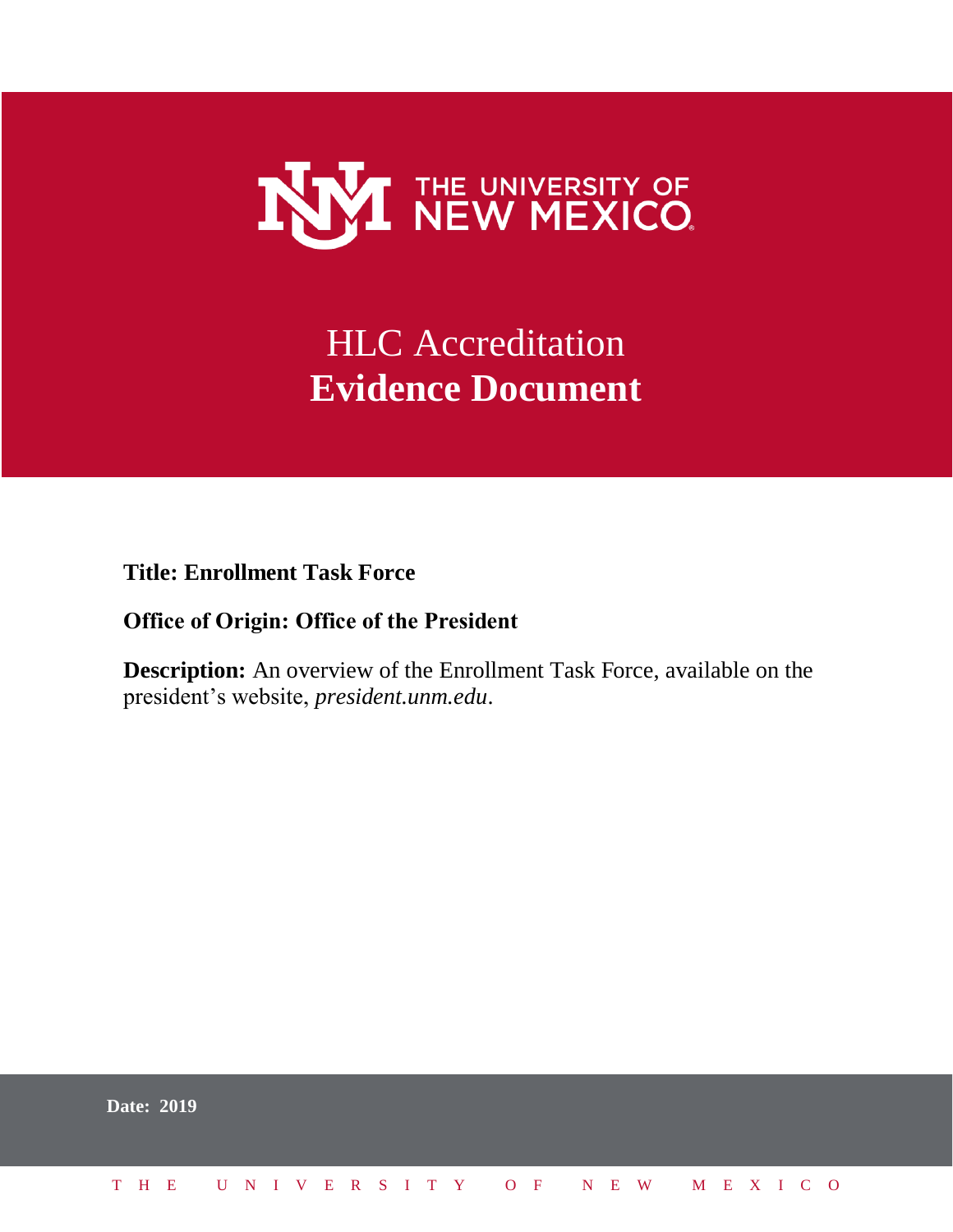

# Ξ

# Office of the [President](http://president.unm.edu/)



# Enrollment Task Force

The Enrollment Task Force (ETF) has been called to provide recommendations to address the current environment of declining enrollment. The decline of enrollment at all student levels impacts UNM in all areas, and demands a university-wide approach to address recruitment and retention of traditional and non-traditional segments of students.

This task force will be charged with developing recommendations to increase enrollment at all student levels and multiple market segments.

# Subcommittees

The task force has been divided into multiple sub-committees addressing specific enrollment tactics and challenges. The subcommittees and samples of focus areas are listed below.

- 1. Admissions & Financial Aid: Recruiting of beginning freshmen and transfers students, as well as providing financial aid that encourages enrollment
- 2. **Affinity Group Outreach**: Getting recruitment support from groups including alumni, parents, community members and more
- 3. Graduate Enrollment: Recruiting advanced degrees from UNM and other universities
- 4. Marketing, Revenue & High-Tech Innovation: Marketing to various audiences, including online program markets, and enhancing institutional offerings through
- innovative tech tools
- 5. Non-traditional Undergraduate Enrollment: Recruiting non-degree, returning and adult learners
- 6. Undergraduate Retention: Retaining enrolled students through student support and advising strategy

# Task Force members

- UNM [2020](http://unm2020.unm.edu/)
- UNM Board of [Regents](http://regents.unm.edu/)
- Provost & EVP for [Academic](http://provost.unm.edu/) Affairs
- **EVP** for [Administration](http://evpadmin.unm.edu/)
- [Chancellor](http://hsc.unm.edu/leadership/index.html) of Health Sciences
- VP for [Student](http://studentaffairs.unm.edu/) Affairs
- VP for [Athletics](http://golobos.com/staff.aspx?staff=1382)
- VP for [Research](http://research.unm.edu/business/)
- [Inspection](http://publicrecords.unm.edu/) of Public Records



### Co-chair – Terry Babbitt, Office of the President, Division of Enrollment Management Co-chair – Christos Christodoulou, School of Engineering

Pamela Agoyo, American Indian Student Services Dana Allen, Office of Alumni Relations Daniel Borrego, Bursar's Office William Scott Carreathers, African American Student Services Andrew Castellano, Family Development Program Rosa Isela Cervantes, El Centro de la Raza Julie Coonrod, Graduate Studies Robert DelCampo, University College, Innovation Academy Matthew Hulett, Admissions Office Karen Gardner, College of Arts & Sciences Corine Gonzales, Admissions Office Sydney Gunthorpe, CNM Madeline Kee, College of Arts & Sciences Debby Knotts, Extended Learning Eric Lau, College of Fine Arts Alice Letteney, UNM Valencia Brian Malone, Student Financial Aid Office Health Mechler, Office of Institutional Analytics Mark Narvaez, Graduate student Mark Peceny, College of Arts & Sciences Pamela Victoria Pyle, College of Fine Arts Ethan Rule, University Communication & Marketing Pamela Sedillo, College of Population Health Pablo Torrez, Global Education Office Laura Valdez, University Advisement Krystal Lynn Ward, College of Pharmacy Craig White, Anderson School of Management

## Contact

Office of the President Scholes Hall Suite 144

505-277-2626 Phone 505-277-5965 Fax [presidentstokes@unm.edu](mailto:presidentstokes@unm.edu)

# Mailing Address

Office of the President MSC05 3300

1 University of New Mexico Albuquerque, NM 87131-0001

## Quick Links

© The University of New Mexico Albuquerque, NM 87131, (505) 277-0111 New Mexico's Flagship University



more at [social.unm.edu](http://social.unm.edu/)

[Accessibility](http://www.unm.edu/accessibility.html) [Legal](http://www.unm.edu/legal.html) [Contact](http://www.unm.edu/contactunm.html) UNM New Mexico Higher Education [Dashboard](http://nmhedss2.state.nm.us/Dashboard/index.aspx?ID=21)